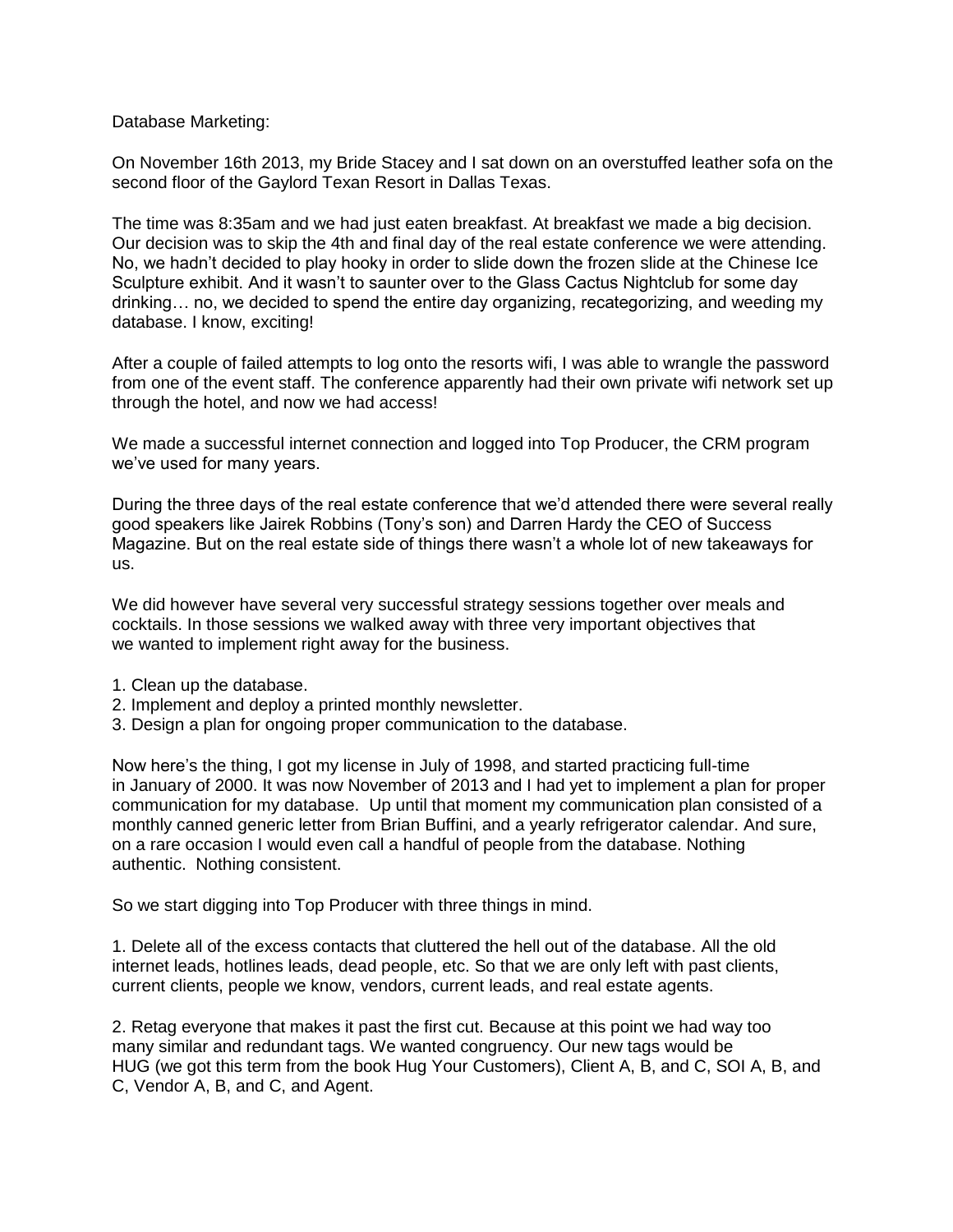3. Determine if anyone in the database had sold their home with another agent since being entered into the database.

Here's a real quick definition of the A,B,C's (it's easy as 1,2,3… as simple as doe ray me… man, I miss Michael Jackson!):

A. People that would definitely do business with you and refer you.

B. People you think will do business with you and refer you.

C. You don't know if these people will do business with you or refer you, but you're gonna find out.

The database reboot ended up taking three full days. And I mean three, full, days! I didn't take calls or let my team interrupt me at all during the database cleanse.

Now, I know deep in my gut that I was not doing a good job communicating with my database, but I couldn't have possibly imagined what I found by going through it person by person. To my horrific surprise, we counted 37 people from the database that had sold their home with another agent! These were past clients and sphere of influence that made up the tally of 37. We didn't even count in the number of unconverted leads. We can't even begin to tally the number of buy side deals we missed out on from those 37 sellers, selling. I would imagine at least 60% of them purchased another home in my marketplace.

Let's do the quick math on these 37 listing deals I missed out on. My average commission check is right around \$5,000. 37 x \$5,000 = \$185,000!!!!!!! \$185,000 I missed out on sadly by not doing what can be done very easily! Unearthing this unfortunate lost treasure reiterated our desperate need for a better system for the database communication.

After the database was powerwashed and reorganized, we began to outline our proper communication plan.

Here's what we came up with:

● Authentic and honest printed, monthly newsletter (strategically crafted to deepen the relationship, provide third party endorsements, and promote referrals).

● Greeting cards: New Year's, Spring, 4th of July, Thanksgiving, and Birthday (a well crafted message was written for each card and the entire process was uploaded in SendOutCards.com, which is now handled automatically)

● Year End Refrigerator Calendar which are big enough to write notes and appointments on. We use MagnetStreet.com for the calendars.

We also outlined a calling schedule based on A, B, and C. A's called every other month. B's every quarter, and C's twice yearly. I haven't made a single call yet. I know it's crazy, a real estate agent that doesn't like to make phone calls, but I want to be as open and honest with you as possible. Making phone calls all the time just isn't something I want to do.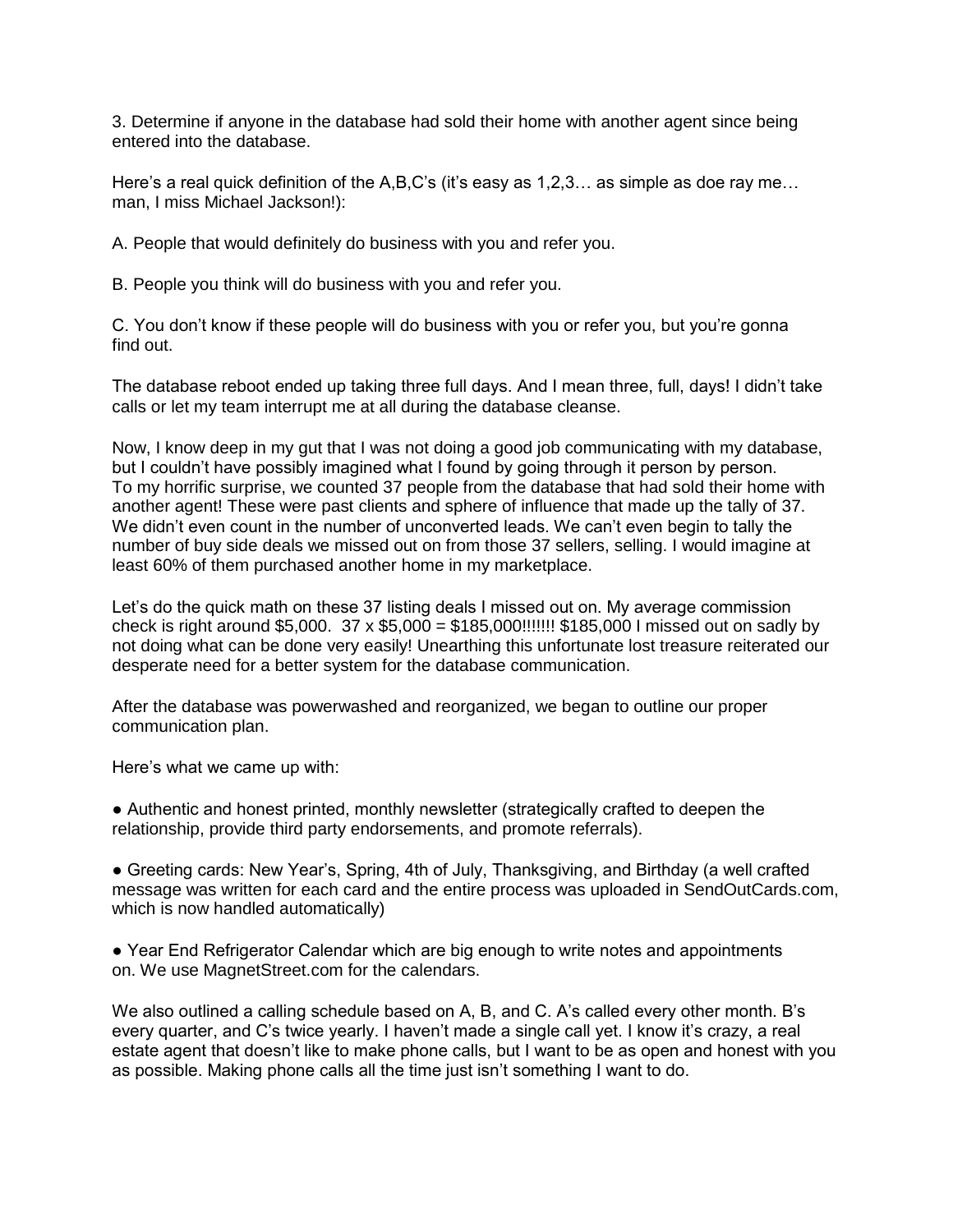When I finally started to run my business like a business in 2010 things changed dramatically. Then, at the end of 2012 when I wanted to focus more on helping my team by operating as CEO, things changed again for the better.

In 2013, I sold 151 homes working no evenings, no weekends, and no Fridays! But, I knew there was so much more we could do if we properly communicated with the database. So, after implementing the communication plan, Stacey and I masterminded during our wine and steak soaked strategy sessions at the Gaylord Texan resort in Dallas, Texas…...our business jumped from 151 homes sold in 2013 to 206 in 2014. While still working the same schedule of no evenings, no weekends and no Fridays...and not making a single cold call or even and outbound call to my database, if I'm being embarrassingly honest with you.

My business model is a bit different than most. My company is just me and my team, that's it. We focus on selling homes and creating great customer experiences. I spend zero time on recruiting agents to my team.

So my little team and I end 2014 with 206 homes sold, \$1,008,000 in commissions with nearly \$700,000 of it coming from the database/soi.

To make a long story longer, I strolled into 2015 with only three strategic objectives:

1. Hire Vyral marketing to add PED's (performance enhancing drugs, for those that don't watch much ESPN) to my database marketing with twice monthly market update videos.

- 2. Add continuously to my email list.
- 3. Add strategically to my newsletter mailing list.

That's it! those are the only changes.

As I write this on July 8, 2015, we have closed 128 home and have 42 pending. Our pace will have us swilling spiked eggnog at just over 250 homes sold for 2015….not bad for a guy that doesn't make any phone calls.

**UPDATE**: We ended 2015 with 270 homes sales!

In 2016 we closed 468 home sales and earned over \$2,200,000 in commissions, with over \$1,450,000 coming directly from our database and sphere of influence.

Along with everything you've read so far, we ramped up the database with "strategic adds". By targeting people with large spheres of influence of their own (police chiefs, mayors, school superintendents, etc) and those that are already prone to giving referrals (insurance agents, financial advisors, etc). These consistent and continued practices has led to an exponential growth spurt in this small business of mine.

Amazing what can be accomplished overtime with a plan.

Sincerely, Bart Vickrey